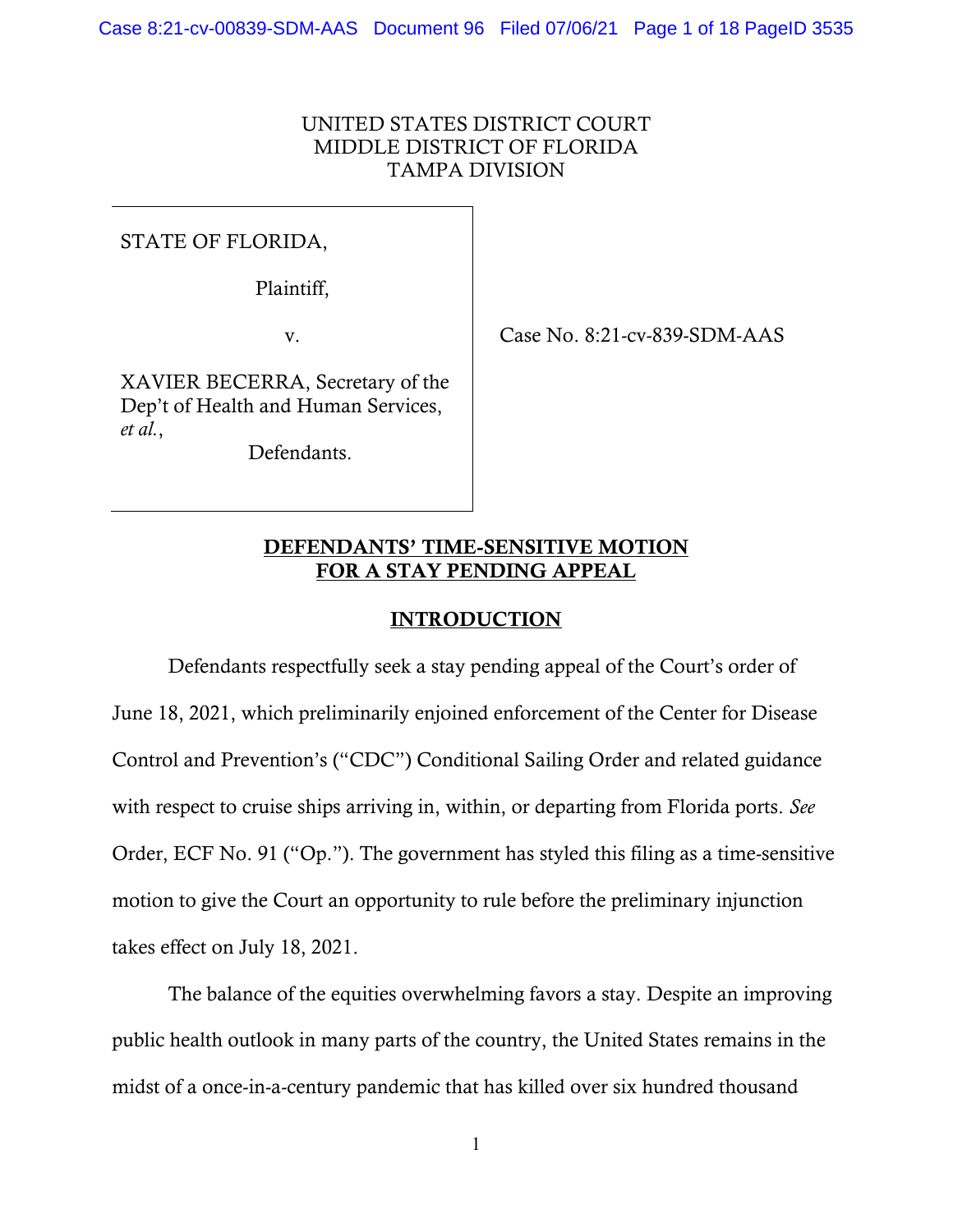Americans and nearly four million people worldwide. The Conditional Sailing Order ("CSO") is an important tool in ensuring that cruise ship operations do not exacerbate the spread of dangerous variants during this inflection point in the pandemic. It does not shut down the cruise industry but instead provides a sensible, flexible framework for re-opening, based on the best available scientific evidence. Here, the undisputed evidence shows that unregulated cruise ship operations would exacerbate the spread of COVID-19, and that the harm to the public that would result from such operations cannot be undone. Cruise ships are uniquely situated to spread COVID-19, due in part to their close quarters for passengers and crew for prolonged periods, and stops at foreign ports that risk introducing new variants of COVID-19 into the United States.

Under the CSO framework, the CDC has worked in close consultation with the cruise lines to issue reasonable guidance with respect to each phase of re-opening and adjust that guidance in accord with the best available evidence concerning risk of transmission. Cruise lines are now in various stages of re-opening. Several ships already have Conditional Sailing Certificates, and more are scheduled to resume sailing each week this summer on dates chosen by the cruise lines—particularly now that ships operating highly vaccinated voyages may obtain a Conditional Sailing Certificate under the CSO without completing a simulated voyage. There is thus no evidence that cruise lines will instead resume sailing in a way that provides Florida additional revenue if the CSO is enjoined. On the contrary, the injunction—together with Florida's refusal to allow cruise lines to verify the vaccination status of their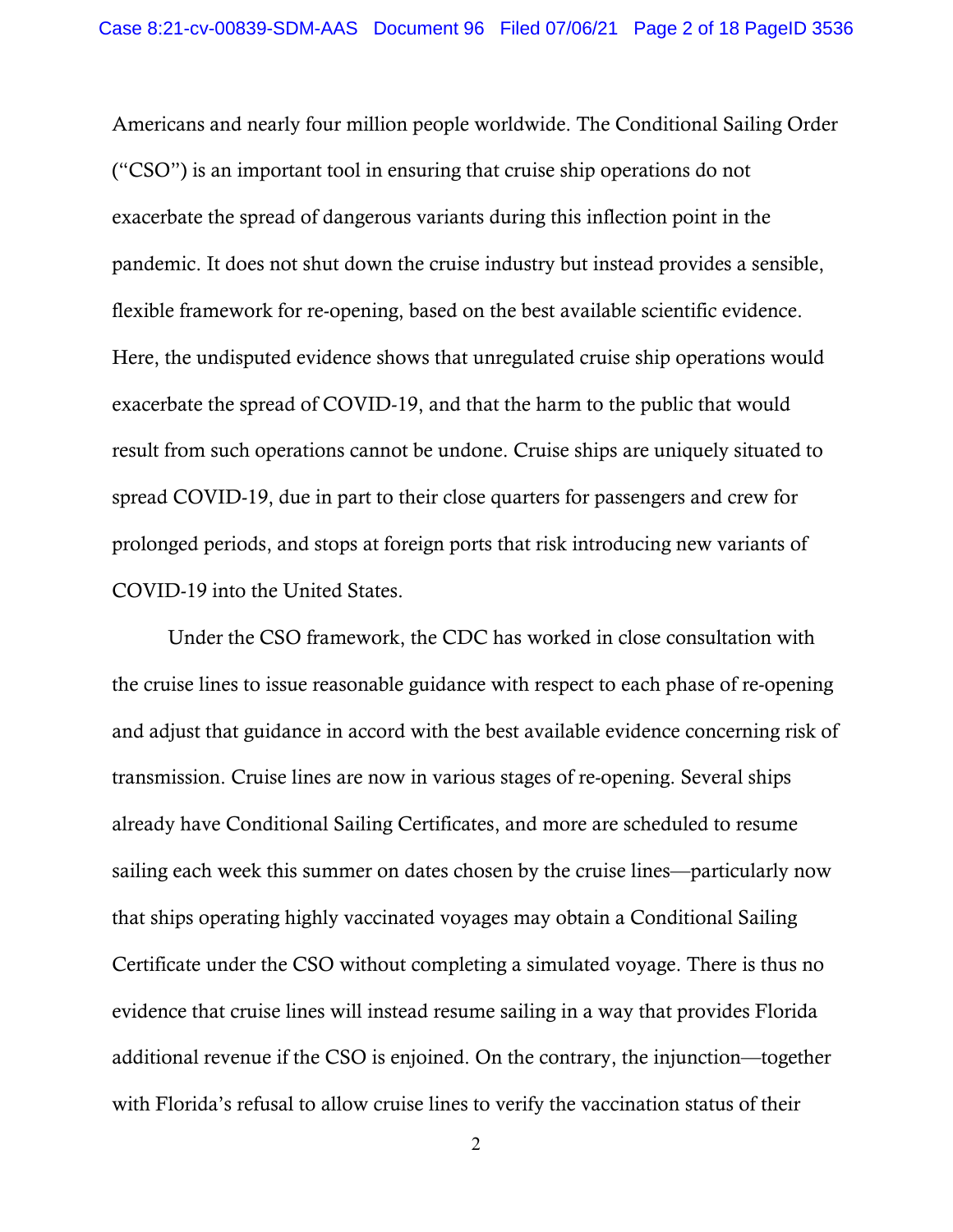passengers—will disrupt the orderly process for resuming operations that the CDC developed in close consultation with the cruise industry. The balance of the harms and the public interest thus overwhelmingly favor Defendants and maintaining the status quo pending appeal.

Finally, although Defendants recognize the Court has held otherwise, Defendants respectfully submit that they have a substantial likelihood of success on appeal. All of the ships covered by the preliminary injunction are foreign-flagged and stop at a foreign port on every cruise. The CSO is based on longstanding regulations that authorize CDC to issue controlled free pratique to ships seeking to disembark passengers at U.S. ports, and the conditions that the CDC established pursuant to that authority—like testing, reporting, and social distancing—are conventional communicable disease-control practices, at a scale commensurate with the scope of the pandemic and the elevated risks of transmission on cruise ships. It is well within the CDC's traditional authority to require such measures to prevent the introduction or spread of communicable disease into the United States from foreign-flagged ships seeking to operate in U.S. waters and, indeed, Congress enacted legislation in May 2021 that is premised on the CDC's authority to issue Conditional Sailing Certificates pursuant to the CSO.

#### **BACKGROUND**

A comprehensive background, including a description of the CDC's authorities and actions in this matter, is set forth in Defendants' Memorandum in Opposition to Plaintiff's Motion for a Preliminary Injunction, *see* ECF No. 31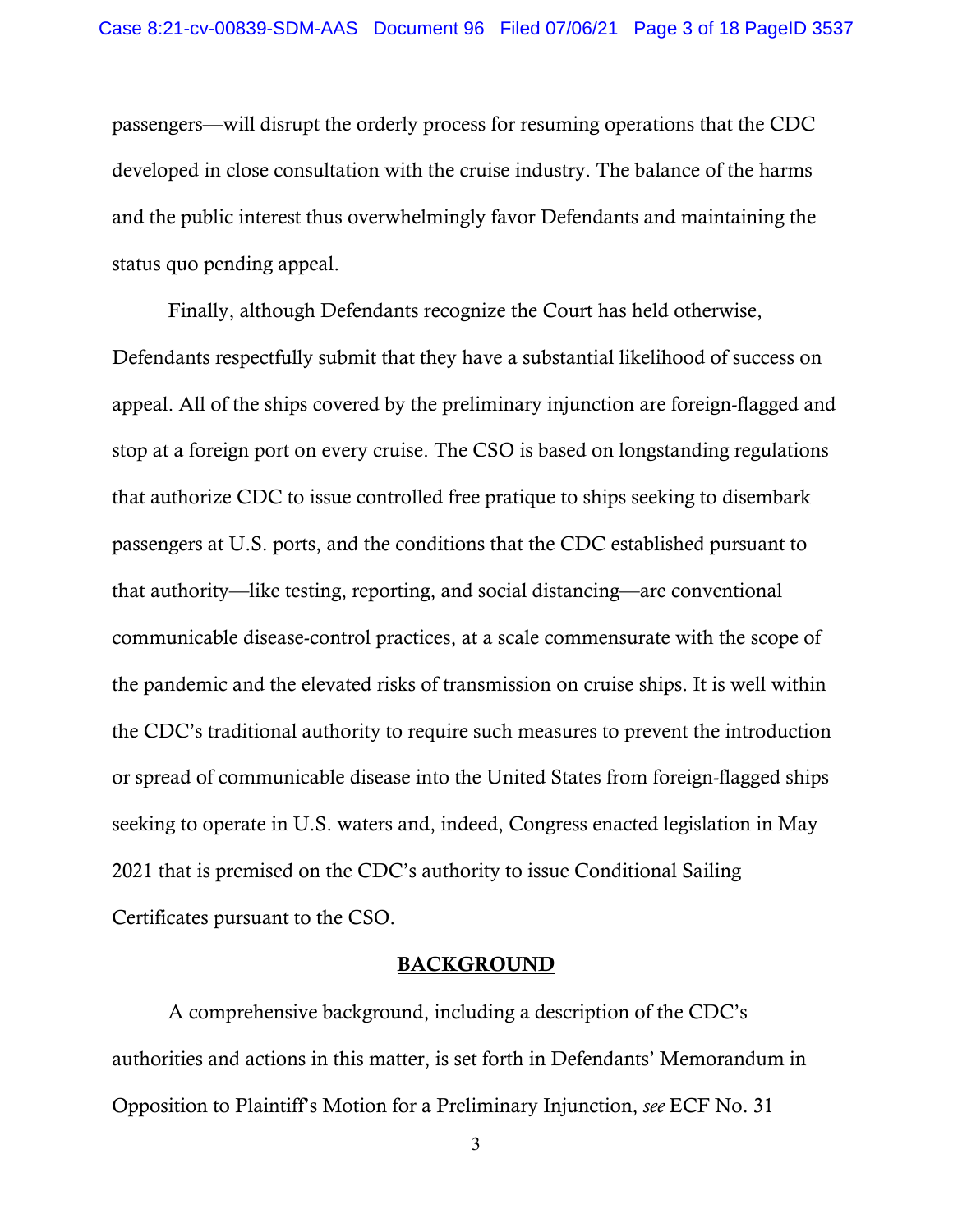("Defs.' PI Opp'n"), at 4–12; the Declaration of Capt. Aimee Treffiletti, submitted in support of that opposition, *see* ECF No. 31–1 ("1st Treffiletti Decl."); Defendants' Supplemental Brief, *see* ECF No. 72; and the Supplemental Declaration of Capt. Aimee Treffiletti, submitted in support of that supplemental brief, *see* ECF No. 72–1 ("2d Treffiletti Decl.").

Since the time of those filings, there have been additional developments with respect to the cruise industry's implementation of the health and safety protocols required under the CSO and technical guidance. As Defendants originally explained, the timing of re-opening is now largely in the hands of the cruise industry, although the CDC continues to consult with and provide technical assistance to the industry and to review applications as they are submitted. *See* Third Declaration of Capt. Aimee Treffiletti (3d Treffiletti Decl.") ¶¶ 22-23, attached hereto. In the less than two months since the final phases of guidance were released, 12 ships have already been approved or conditionally approved to begin passenger voyages under Conditional Sailing Certificates on dates chosen by the cruise operator, and 13 ships have been approved or conditionally approved for a simulated voyage. 3d Treffiletti Decl. ¶¶ 18-21. Those ships generally expect to begin revenue voyages within two weeks of a successful simulated voyage. *Id*. ¶ 18. The CDC has received port agreements for 47 ships in 11 ports, including ships at all four major Florida ports. *Id*. ¶¶ 16-17. Accordingly, the industry is already engaged in the phased re-opening that it had requested. *See, e.g*., Defs.' Ex. 8, ECF No. 46-8 (advocating for a phased resumption of cruising to begin by July, and noting that it takes about 90 days to plan a cruise).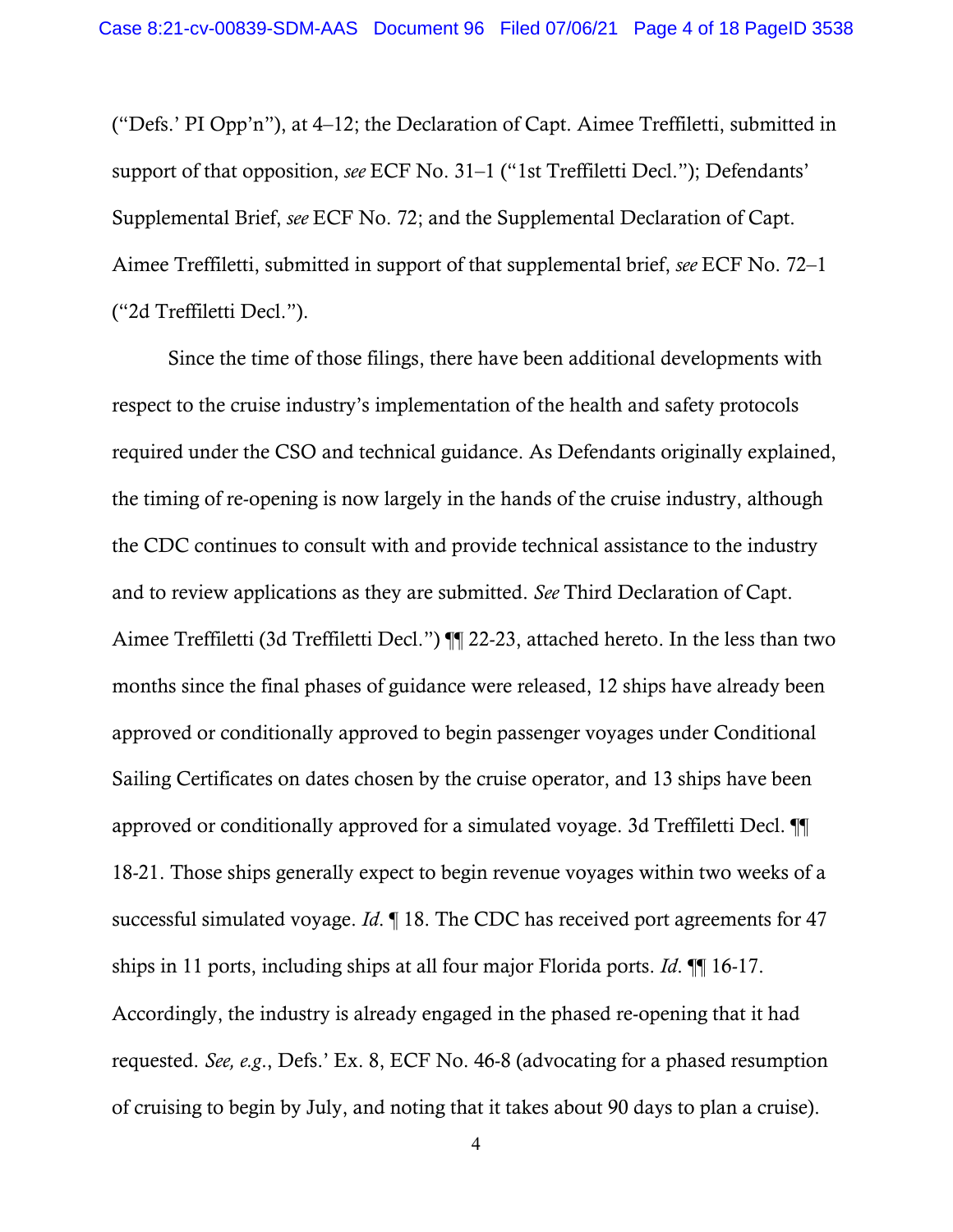Given the cruise industry's estimate that it takes 90 days to plan a cruise, the cruise lines have been able to plan cruises unusually quickly, given that guidance for later phases was released in April and early May. Moreover, CDC intervention and oversight has helped to remedy problems with proper implementation of public health measures in the first voyages. 3d Treffiletti Decl. ¶¶ 24-29.

By contrast, Florida is actively impairing the cruise ship industry's ability to resume operations. Florida law prohibits cruise ship operators from requiring documentation of vaccinated status. *See* Emergency Management, Fl. SB 2006, § 18 (enacting Fl. Stat. 381.00316(1), (4)). Florida is thus impeding the cruise industry's ability to offer highly vaccinated cruises, which both the industry and the travelling public see as desirable. *See, e.g*., Cruise Lines Wrestle With Florida Ban on Vaccine Passports, *Wall St. Journal* (June 13, 2021), https://www.wsj.com/articles/cruiselines-wrestle-with-florida-ban-on-vaccine-passports-11623587416; *see* 3d Treffiletti Decl. ¶¶ 33-36.

#### LEGAL STANDARDS FOR A STAY PENDING APPEAL

"[T]he power to stay proceedings is incidental to the power inherent in every court to control the disposition of the causes on its docket with economy of time and effort for itself, for counsel, and for litigants." *Landis v. N. Am. Co.*, 299 U.S. 248, 254 (1936). A stay is especially appropriate "in cases of extraordinary public moment." *Id.* at 256. A court considering whether to stay an injunction pending appeal "considers four factors: (1) whether the stay applicant has made a strong showing that he is likely to succeed on the merits; (2) whether the applicant will be irreparably

<sup>5</sup>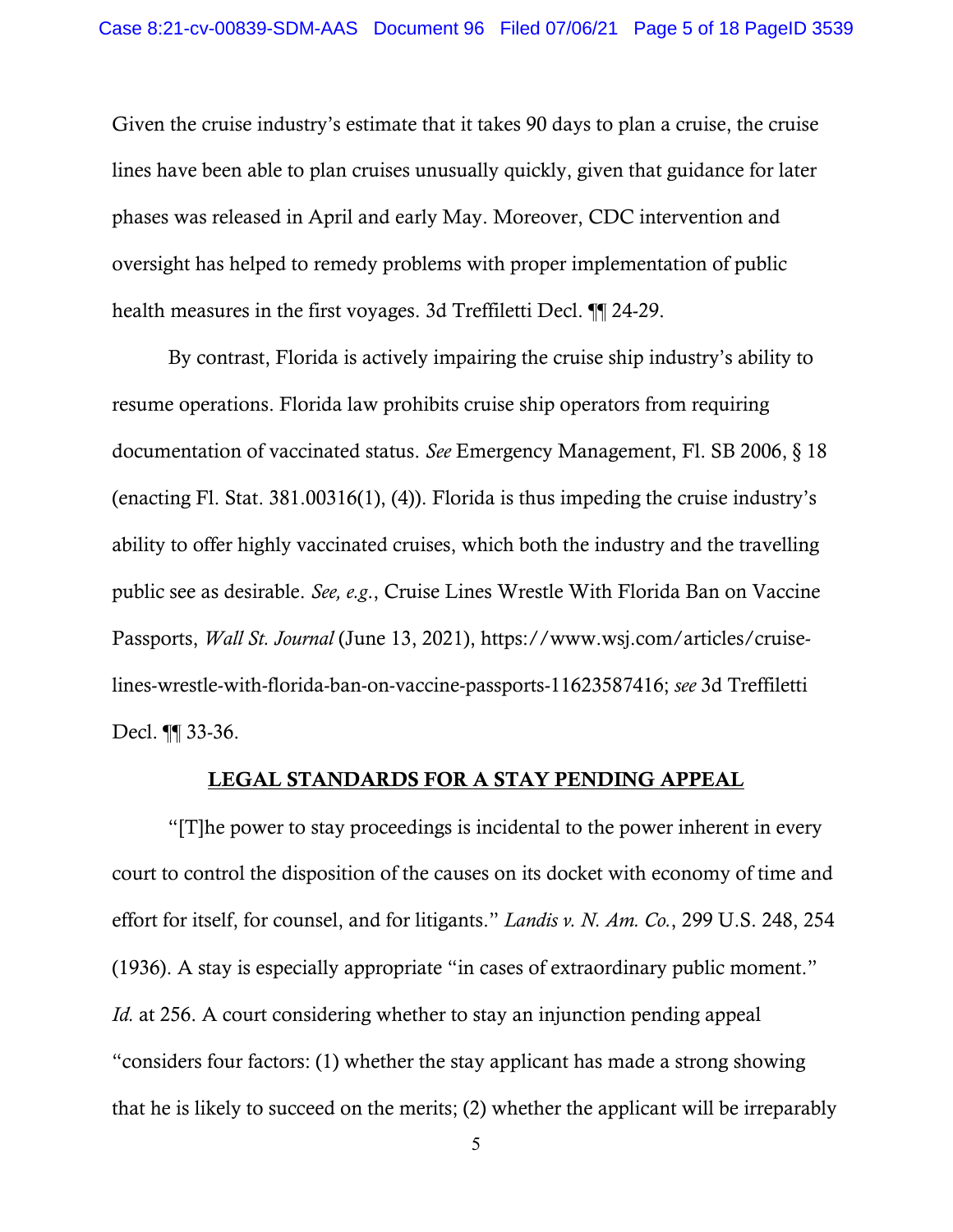injured absent a stay; (3) whether issuance of the stay will substantially injure the other parties interested in the proceeding; and (4) where the public interest lies." *Swain v. Junior*, 958 F.3d 1081, 1088 (11th Cir. 2020). Where the federal government is a party, its interests and the public interest overlap. *See Nken v. Holder*, 556 U.S. 418, 435 (2009). "[I]ndividualized judgments" of each factor must be made in each case, and "the formula [for doing so] cannot be reduced to a set of rigid rules." *Hilton v. Braunskill*, 481 U.S. 770, 777 (1987). Importantly, "[t]he court is not required to find that ultimate success by the movant is a mathematical probability," and "may grant a stay even though its own approach may be contrary to movant's view of the merits." *Wash. Metro. Area Transit Comm'n v. Holiday Tours*, 559 F.2d 841, 843 (D.C. Cir. 1977).

### ARGUMENT

# I. The Balance of Harms Favors Maintaining the Status Quo and Enforcement of the CDC's Health and Safety Protocols on Cruise Ships.

The Court should enter a stay pending appeal to preserve the status quo. The balance of the harms and related equitable considerations overwhelmingly favor maintenance of the CDC's COVID-19 health and safety protocols that the cruise industry is in the midst of implementing. At a time of emerging COVID-19 variants of concern, *see* 3d Treffiletti Decl. ¶¶ 30-31, this Court's order creates a substantial risk that cruise ships will exacerbate the introduction and spread of the virus in the United States. The evidence in the record shows that the risks imposed by this Court's order are not comparable to those at on-shore facilities like hotels or other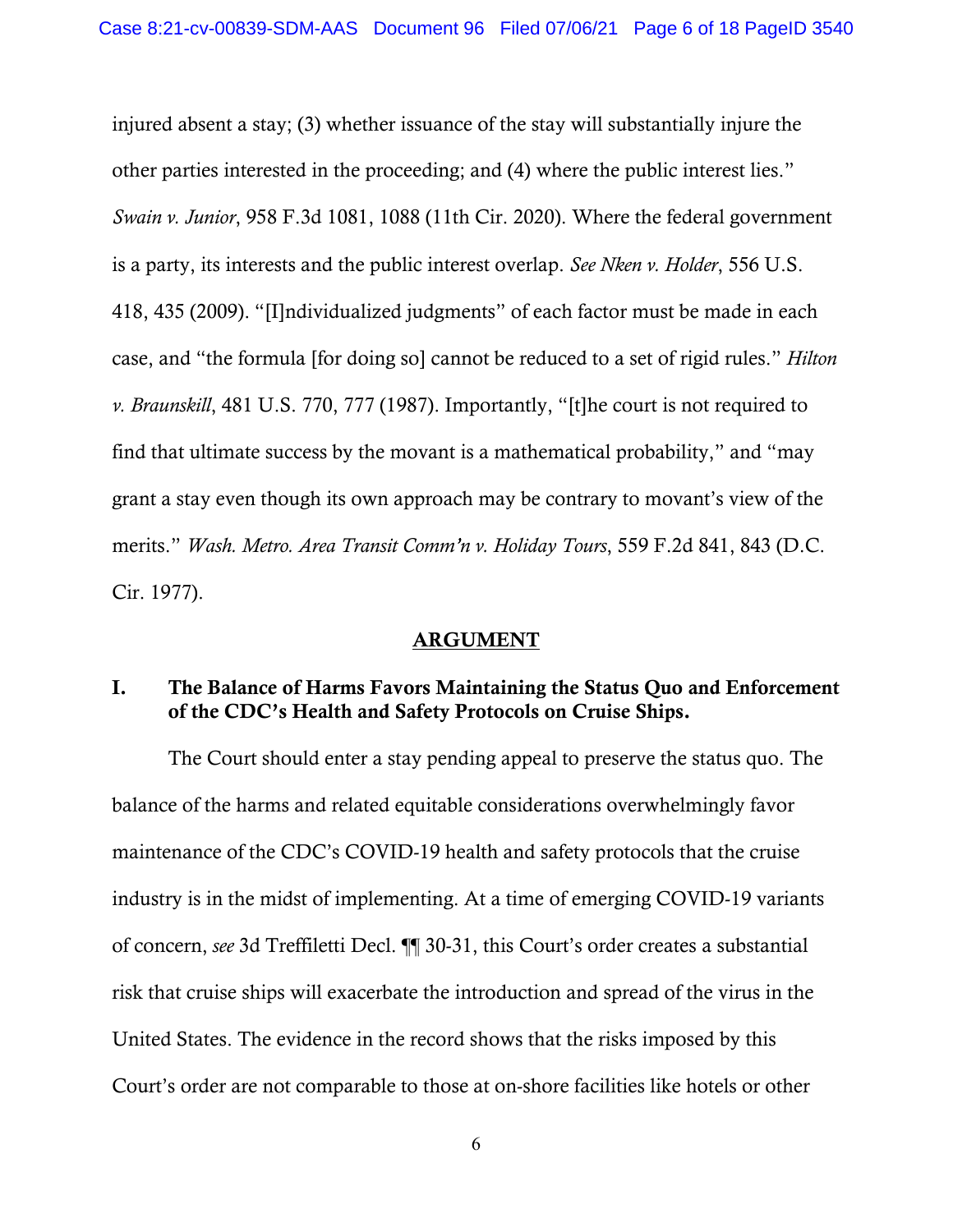places where people gather or travel together for brief periods of time. *See, e.g*., *Framework for Conditional Sailing and Initial Phase COVID–19 Testing Requirements for Protection of Crew*, 85 Fed. Reg. 70153-01, 70156 (Nov. 4, 2020); Treffiletti Decl. ¶ 76; 3d Treffiletti Decl. ¶¶ 4-5. And this Court's suggestion that the availability of vaccinations alone suffices to mitigate this risk, Op. at 119, is both undermined by Florida law prohibiting cruise ship operators from requiring passengers to verify their vaccination status, *see id*. at 18 n.8; 3d Treffiletti Decl. ¶¶ 33-36, and contrary to the CDC's findings, *see, e.g.*, 1st Treffiletti Decl. ¶¶ 66-72, 75, 82; 3d Treffiletti Decl. ¶¶ 5, 32, 36. There is no reason to conclude that the Court of Appeals will reject the considered scientific and medical judgment of responsible public health officials that unrestricted cruise ship operations will exacerbate the spread of COVID-19. <sup>1</sup> *See* 3d Treffiletti Decl. ¶¶ 24-32 (explaining that CDC oversight is essential to ensuring that lapses in implementing public health measures are identified and promptly addressed).

Courts have consistently found that enjoining measures to control the spread of a deadly global pandemic is squarely contrary to the public interest. *See*, *e.g.*, *Talleywhacker, Inc. v. Cooper*, 465 F. Supp. 3d 523, 543 (E.D.N.C. June 8, 2020)

 $\overline{a}$ 

<sup>&</sup>lt;sup>1</sup> To the extent the Court was relying on Plaintiff's position that "[t]he Cruise Line International Association established mandatory COVID-19 protocols," Op. at 120, that statement appears to be based on a citation in Florida's reply brief to a comment submitted by CLIA in September 2020 that CLIA was working on developing a mandatory industry-wide COVID policy at that time. *See* https://www.regulations.gov/comment/CDC-2020-0087-9921. In July 2021, no such policy appears on CLIA's website, and there is nothing in the record suggesting that a "mandatory" policy was ever adopted or implemented. In any event, a trade organization does not have legal authority to regulate the cruise ship industry, and not all cruise lines are members.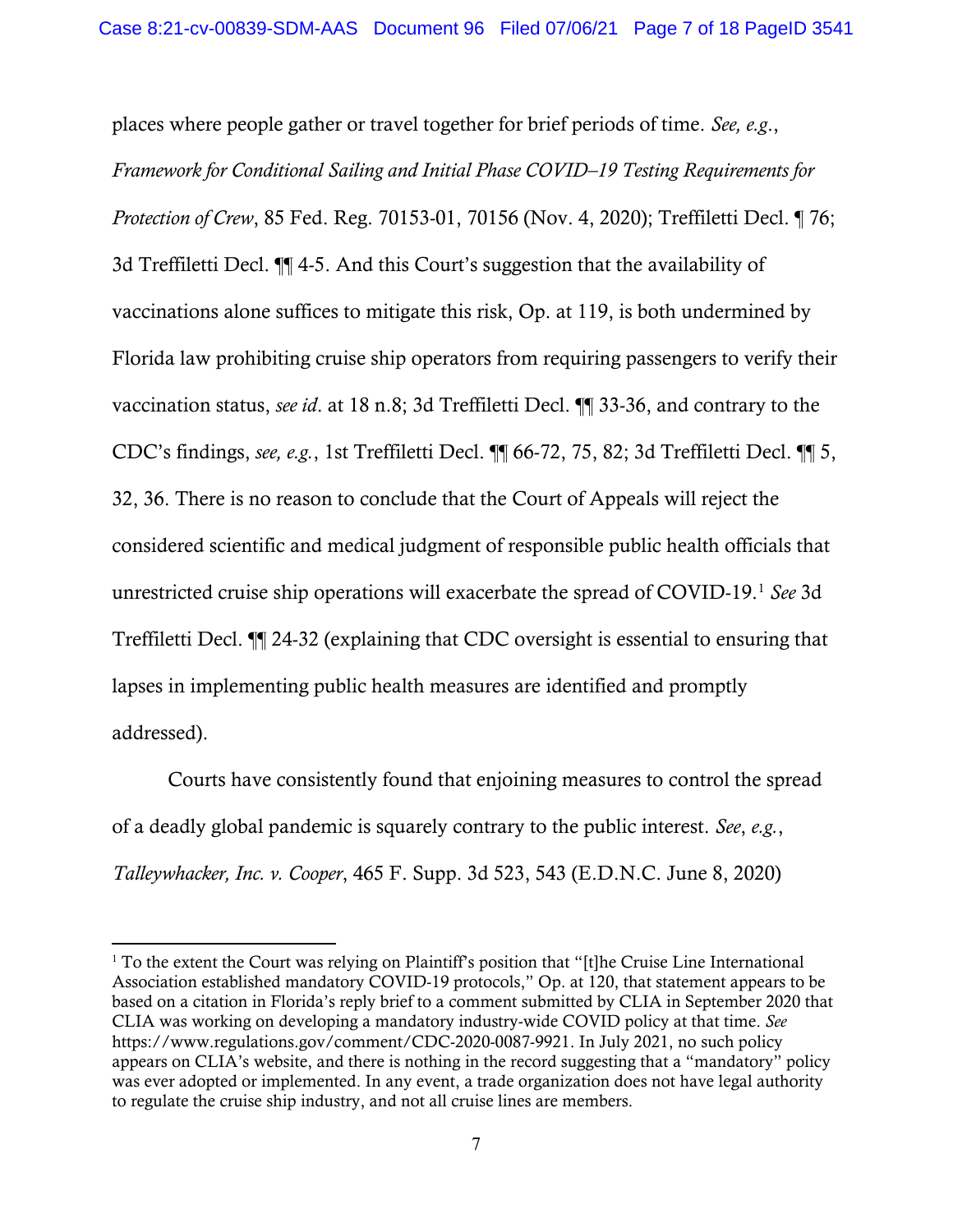(finding that "the public interest does not weigh in favor of injunctive relief" where the government takes "intricate steps to craft reopening policies to balance the public health and economic issues associated with the COVID-19 pandemic," and "neither the court nor plaintiffs are better positioned to second-guess those determinations"); *Alsop v. Desantis*, Case No. 8:20-cv-1052-T-23SPF, 2020 WL 4927592, at \*5 (M.D. Fla. Aug. 21, 2020) (Merryday, J.) ("The need to avoid judicial second-guessing [of public health officials] remains especially acute 'where, as here, a party seeks emergency relief in an interlocutory posture, while local officials are actively shaping their response to changing facts on the ground.'").

On the other hand, the ongoing resumption of cruise operations undermines Florida's claims of harm. More cruise ships are beginning operations each week, *see* 3d Treffiletti Decl. ¶¶ 15-21, and Florida has not shown that it would have *any*  additional revenue if the CSO were lifted on July 18, especially in light of the likely detrimental impact on consumer confidence in the industry. The CDC, unlike the State of Florida, has worked cooperatively with the cruise lines to ensure that a safe re-opening is possible. There is no evidence that cruise ship operations will become more profitable (benefiting Florida indirectly) if the CDC's COVID-19 health and safety protocols that reassure passengers of the safety of their voyages are enjoined.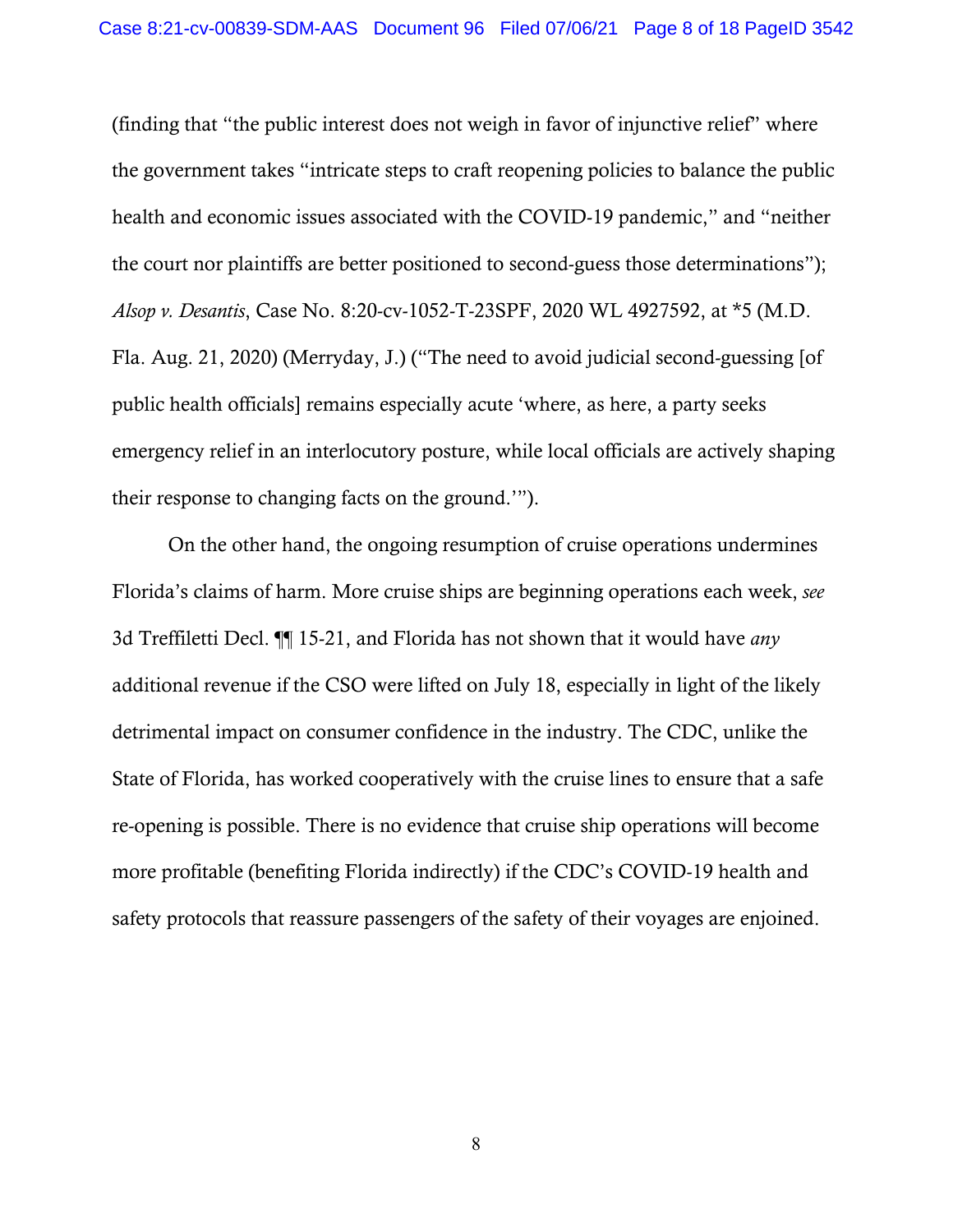## II. Defendants Are Likely to Succeed on the Merits.

While Defendants recognize that the Court has concluded that the CSO is likely unlawful in certain respects, they respectfully submit that the Court should stay its order pending appeal in recognition of the significant possibility that the Eleventh Circuit may view the issues differently.

*Standing*. As an initial matter, the CSO regulates cruise lines, not States, making Florida's claim to standing much more difficult to establish. Here, Florida has failed to meet its evidentiary burden to demonstrate its "counterintuitive theory of standing," *California v. Texas*, 141 S. Ct. 2104, 2119 (2021)—namely that cruising would resume more quickly, indirectly raising Florida's revenues, if the CSO's health and safety protocols were lifted on July 18. Critically, Florida offered no evidence to demonstrate that cruise operators would resume operations more quickly or more profitably this summer with the Court's injunction in effect than without it. The State's past evidence of increased unemployment spending has no bearing on that question. "[N]either logic nor intuition" supports the counter-intuitive notion that cruise-ship operations will be more profitable after July 18 in the absence of reasonable, enforceable safety protocols that were developed in consultation with the industry and that should help allay customer fears of cruising in a pandemic, *see California*, 2021 WL 2459255, at \*8. Critically, Florida has offered no evidence supporting that counter-intuitive assertion.

In fact, because Florida law prohibits cruise operators from requiring customers to document their vaccination status, it is Florida, not the CSO, that is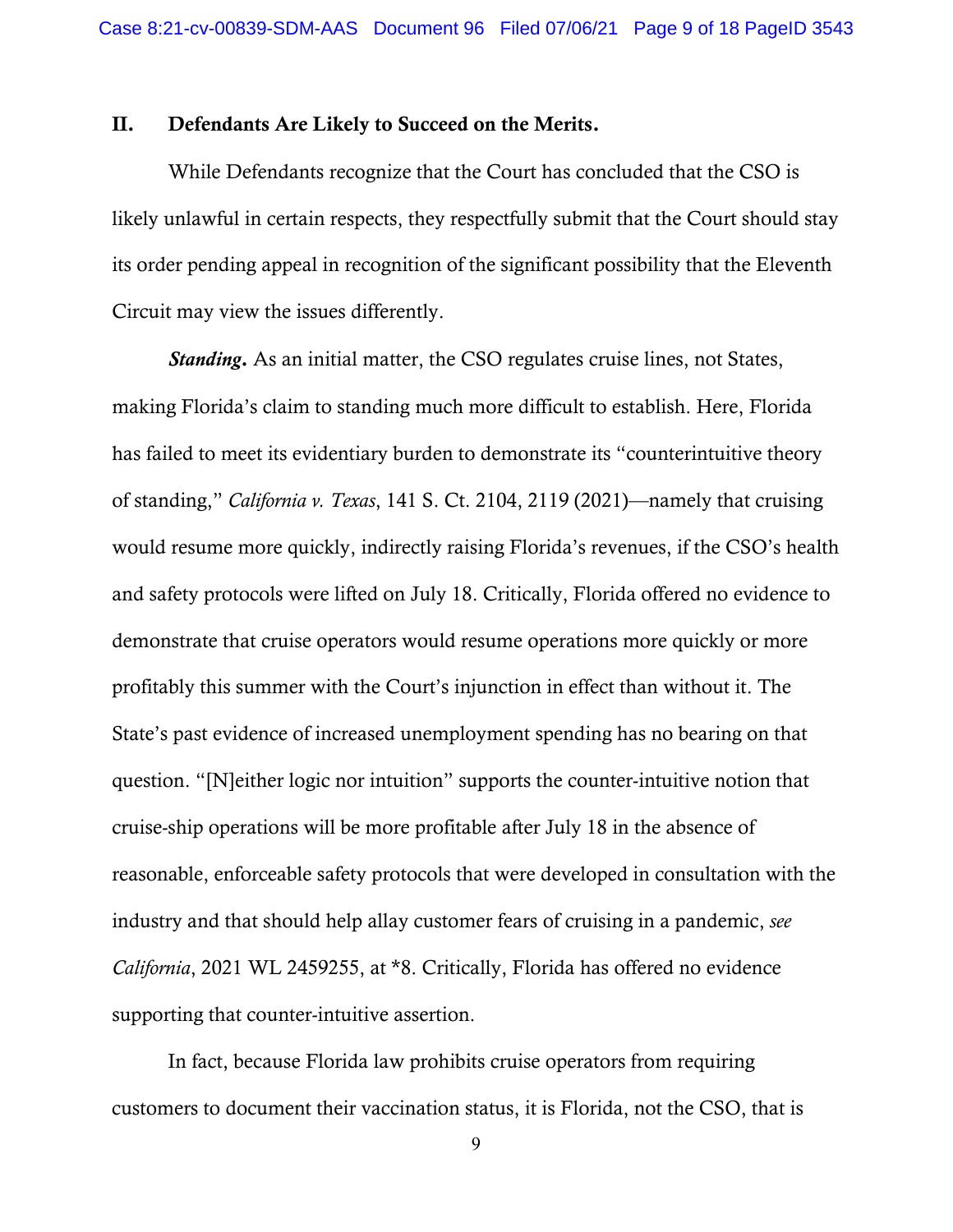hindering the cruise industry's return to operations. As the Court recognized, a plaintiff can "defeat standing" by contributing to its own injury. *See* Op. at 18 n.8. Florida has actively impeded the cruise industry's ability to conduct safe operations by prohibiting cruise ship operators from requiring documentation that passengers are vaccinated—with violators subject to a fine of up to \$5,000 per violation. *See* Emergency Management, Fl. SB 2006, § 18 (enacting Fl. Stat. 381.00316(1), (4)). Florida has thus undermined the vaccination strategy that industry representatives themselves developed in April 2021 to "facilitate cruise resumption in the U.S. by Summer 2021." 1st Treffiletti Decl. Ex. E, ECF No. 31-6. And while SB 2006 may not "necessarily" prevent passengers from "volunteering" their vaccination status, Op. at 18 n.8, that is little comfort to an industry seeking to reassure prospective customers of the safety of their voyages or to promote "fully vaccinated" cruises. *See*  3d Treffiletti Decl. ¶¶ 32-35 (describing cruise lines' disrupted plans to incentivize vaccinations).

Florida's purported injuries as alleged in declarations (monetary losses in 2020) were caused by the COVID-19 pandemic, have nothing to do with the CSO (which *mitigates* the continued harm from the pandemic), and fail to show that Florida will benefit financially if the CSO is enjoined beginning July 18. If cruise lines choose to curtail their Florida-based operations or "abandon Florida's ports," Op. at 115, that will be a consequence of the State's own actions in prohibiting operators from requiring documentation of passengers' vaccination status. The predictable effect of an injunction disrupting the CSO regime governing the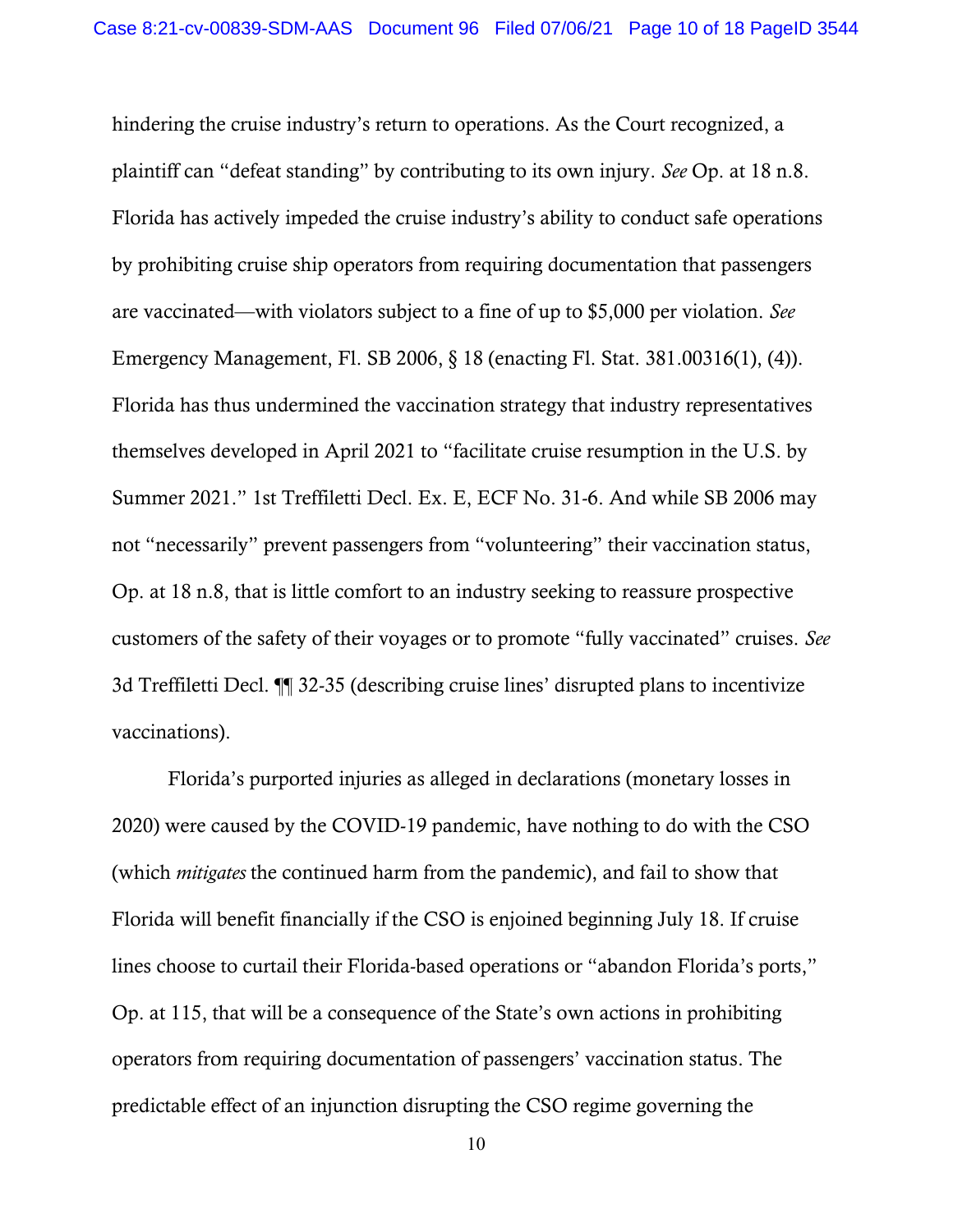resumption of cruise operations is confusion that exacerbates, rather than redresses, Florida's purported injuries.

*Statutory Authority & Ratification.* In any event, the CSO lies well within the agency's traditional statutory and regulatory authority, and Defendants respectfully submit that they are likely to prevail on these issues on appeal. The CDC has authority to make and enforce such regulations as in its judgment are necessary to prevent the introduction, transmission, or spread of communicable disease from a foreign country into the United States. 42 U.S.C. § 264(a). All of the cruise ships subject to the CSO in Florida are foreign-flagged vessels that stop at one or more foreign ports on every cruise. *See* 3d Treffiletti Decl.¶ 7. For carriers arriving at U.S. ports, longstanding regulations (unchallenged here) allow the CDC to issue a "controlled free pratique"—defined as "permission for a carrier to enter a U.S. port, disembark, and begin operation under certain stipulated conditions," 42 C.F.R. § 71.1(b)—to prevent the introduction or spread of a communicable disease, *see id*.  $§ 71.31(b).$ 

The CSO and technical guidance are well within that authority. The protocols that cruise ships must follow under the CSO and that guidance—which include measures such as public health surveillance, testing, reporting of cases, vaccination, quarantine of exposed persons and their contacts, and isolation of infected persons are standard communicable disease-control measures. *See* 3d Treffiletti Decl. ¶ 11. Indeed, Florida did not identify any other protocols that would be effective in preventing and containing COVID-19 outbreaks on cruise ships. Even under the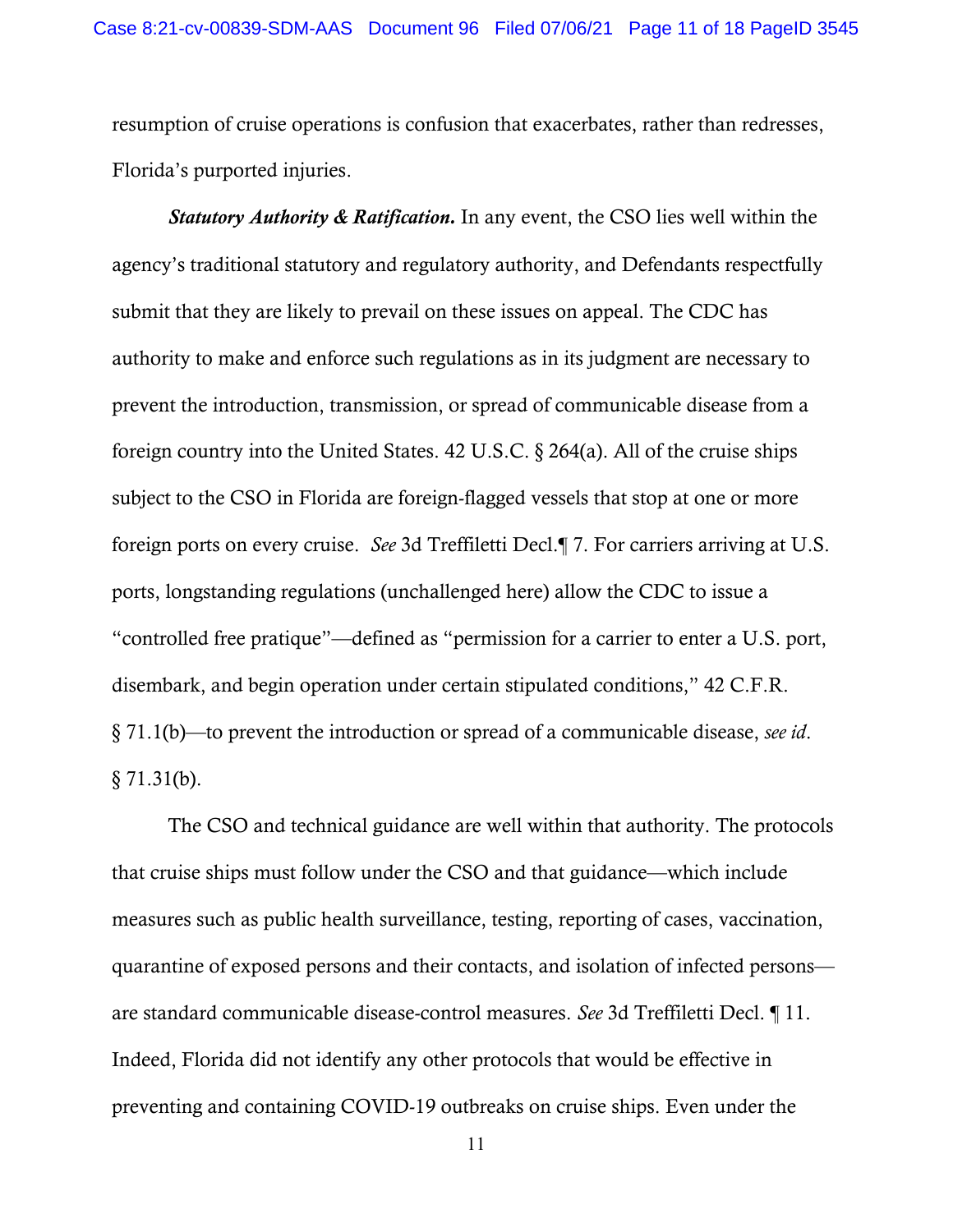Court's interpretation of the statute, these are the types of measures that Congress explicitly authorized, including through authorization of "other measures." And while the Court described the CDC's safety protocols as unprecedented "in duration and scope," Op. at 60-61, the duration and scope of the protocols have been dictated by the duration and scope of the pandemic caused by a novel coronavirus, which has placed cruise ships at particular risk of COVID-19 outbreaks. *See, e.g.*, 85 Fed. Reg. at 70154-57; *No Sail Order & Suspension of Further Embarkation*, 85 Fed. Reg. 44,085, at 44090-91 (Jul. 21, 2020); 1st Treffiletti Decl. ¶ 76; 3d Treffiletti Decl. ¶¶ 4-6.

Plaintiff's motion hinged on its inaccurate description of the CSO as an industry-wide "shutdown." The Court seems to have adopted this description, *see* Op. at 15, and also describes the CSO as requiring "detention" of cruise ships, *see, e.g.*, *id*. at 38. The CSO, however, neither detains nor shuts down cruise ships, but imposes pre-conditions on passenger operations that many cruise lines have already met and others soon will. *See* 3d Treffiletti Decl. ¶¶ 15-23 (re-opening); *id*. at ¶ 14 (CSO does not detain ships). The Court's description of the CSO requirements may also be caused in part by misunderstandings of what is required. *See, e.g.*, *id*. at ¶¶ 12- 13 (clarifying that the CSO does not require a laboratory or new ventilation systems). And while the CSO imposes a variety of important public health measures, they are not measures of a different kind altogether than previous public health measures, which also involved testing, quarantine, and similar measures.

Furthermore, Congress specifically approved the CSO and technical guidance in legislation enacted in May 2021. Federal law generally requires that a foreign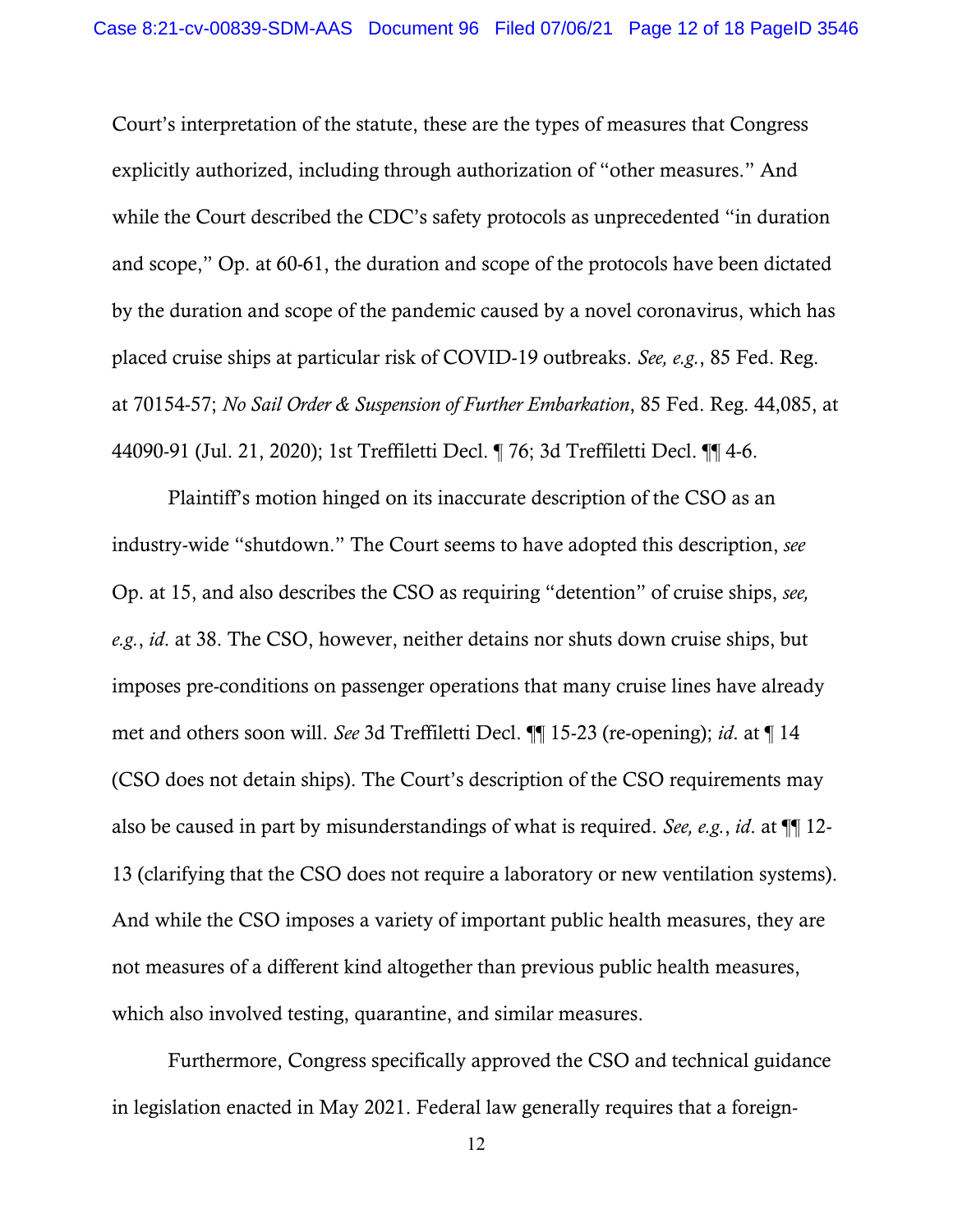flagged vessel stop at a foreign port when transporting passengers between U.S. ports. *See* 46 U.S.C. § 55103. To comply with that statute, Alaskan cruise itineraries typically include a stop at a Canadian port but, because of the pandemic, Canada has barred cruise ships from operating in Canadian waters through February 2022. *See* ECF No. 46-11. Thus, in May 2021, Congress enacted the Alaska Tourism Restoration Act, which provided a temporary exemption from the requirement to stop at a foreign port for a covered cruise ship that "has been issued, operates in accordance with, and retains a COVID–19 Conditional Sailing Certificate of the [CDC]." Alaska Tourism Restoration Act, Pub. L. No. 117-14, § 2(a), (b), 135 Stat. 273, 273-74 ("ATRA"). That statutory exemption would be meaningless if, as the Court ruled, the CDC has no authority to issue a Conditional Sailing Certificate. The suggestion that Congress was unaware of the CSO's requirements that it incorporated in the May 2021 legislation, *see* Op. at 67, is simply not plausible. Congress used language from the CSO in identifying that a "Conditional Sailing Certificate" was required, and specifically referenced Section 264 as the statutory authority for CDC to "suspend vessel operations," as in the No Sail Orders, as well. ATRA  $\S$  2(f).<sup>2</sup>

 $\overline{a}$ 

<sup>&</sup>lt;sup>2</sup> Nor is it plausible that the reference to "Conditional Sailing Certificates" is a way of identifying the category of ships temporarily exempted from the requirements of the Passenger Vessel Services Act ("PVSA"). In ATRA, Congress separately *named* the specific ships to which the PVSA exemption applied. ATRA  $\S 2(a)(2)$ . The reference to the CSO requirements is thus a separate, substantive requirement for the application of ATRA.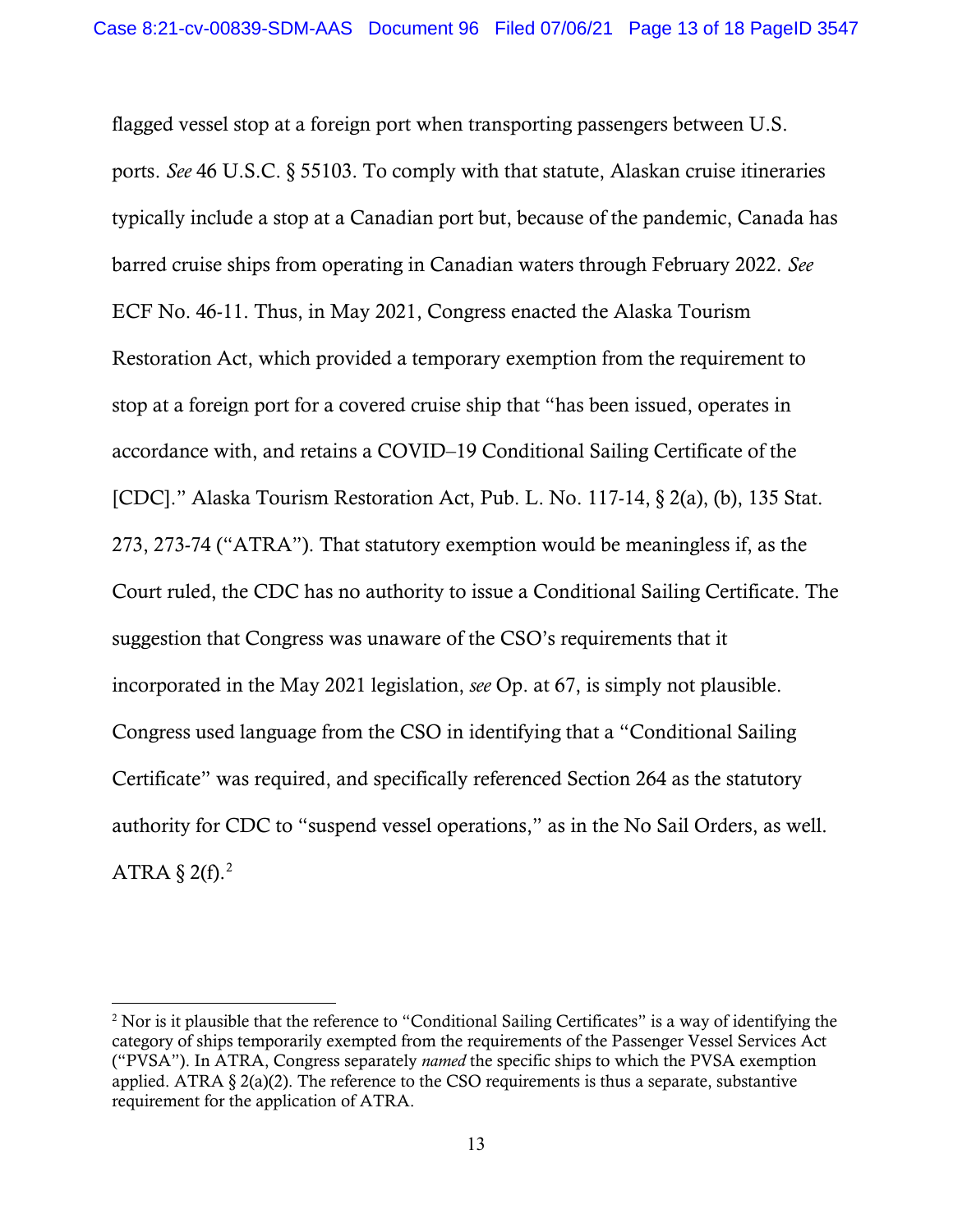Defendants recognize that the Court has already held to the contrary. But the Court need not conclude that it erred in order to grant the stay requested here. <sup>3</sup> *See, e.g.*, *Wash. Metro. Area Transit Comm'n*, 559 F.2d at 843.

*Nondelegation*. There is similarly a substantial likelihood that the Court of Appeals will view the nondelegation point differently. The vessels at issue here are foreign-flagged, and the non-delegation doctrine applies with reduced force in the context of foreign affairs. *See United States v. Curtiss-Wright Export Corp.*, 299 U.S. 304, 314-330 (1936); *see also Gundy v. United States*, 139 S. Ct. 2116, 2137 (2019) (Gorsuch, J., dissenting). Moreover, even in the domestic context, the Supreme Court has rejected non-delegation challenges to statutes that empower agencies to regulate in the "public interest," *see National Broad. Co. v. United States*, 319 U.S. 190, 225-226 (1943); to set prices that are "fair and equitable," *see Yakus v. United States*, 321 U.S. 414, 420 (1944); and to establish air-quality standards to "protect the public health," *see Whitman v. Am. Trucking Ass'n*, 531 U.S. 457, 472-476 (2001) (citation omitted). The standard set out in 42 U.S.C. § 264(a)—which allows the CDC to take actions

 $\overline{a}$ 

<sup>&</sup>lt;sup>3</sup> The Supreme Court recently upheld a stay of a judgment invalidating the eviction moratorium, although a concurring opinion expressed doubts about the CDC's position on the merits. *Ala. Ass'n of Realtors v. HHS*, No. 20-CV-3377 (DLF), 2021 WL 1946376, at \*4 (D.D.C. May 14, 2021) (staying judgment invalidating eviction moratorium), *motion to vacate stay denied*, No. 21-5093, 2021 WL 2221646, at \*1-4 (D.C. Cir. June 2, 2021) ("*AAR*"), *denying application to vacate stay*, No. 20A169, 2021WL 2667610 (U.S. June 29, 2021). The decisions calling into question the CDC's authority to issue the eviction moratorium emphasized that the regulation of landlord-tenant relations is an area of traditional state concern and bears no resemblance to the CDC's conventional tools for preventing the spread of communicable disease. *See, e.g*., *Tiger Lily, LLC v. U.S. Dep't of Hous. & Urban Dev.*, 992 F.3d 518, 522-23 (6th Cir. 2021). By contrast, the cruise ships at issue here travel in international and interstate waters, which are areas of traditional federal jurisdiction, and the Conditional Sailing Order and technical guidance rely on conventional disease-control measures to prevent and contain outbreaks of COVID-19. *See* 3d Treffiletti Decl. ¶¶ 10-11.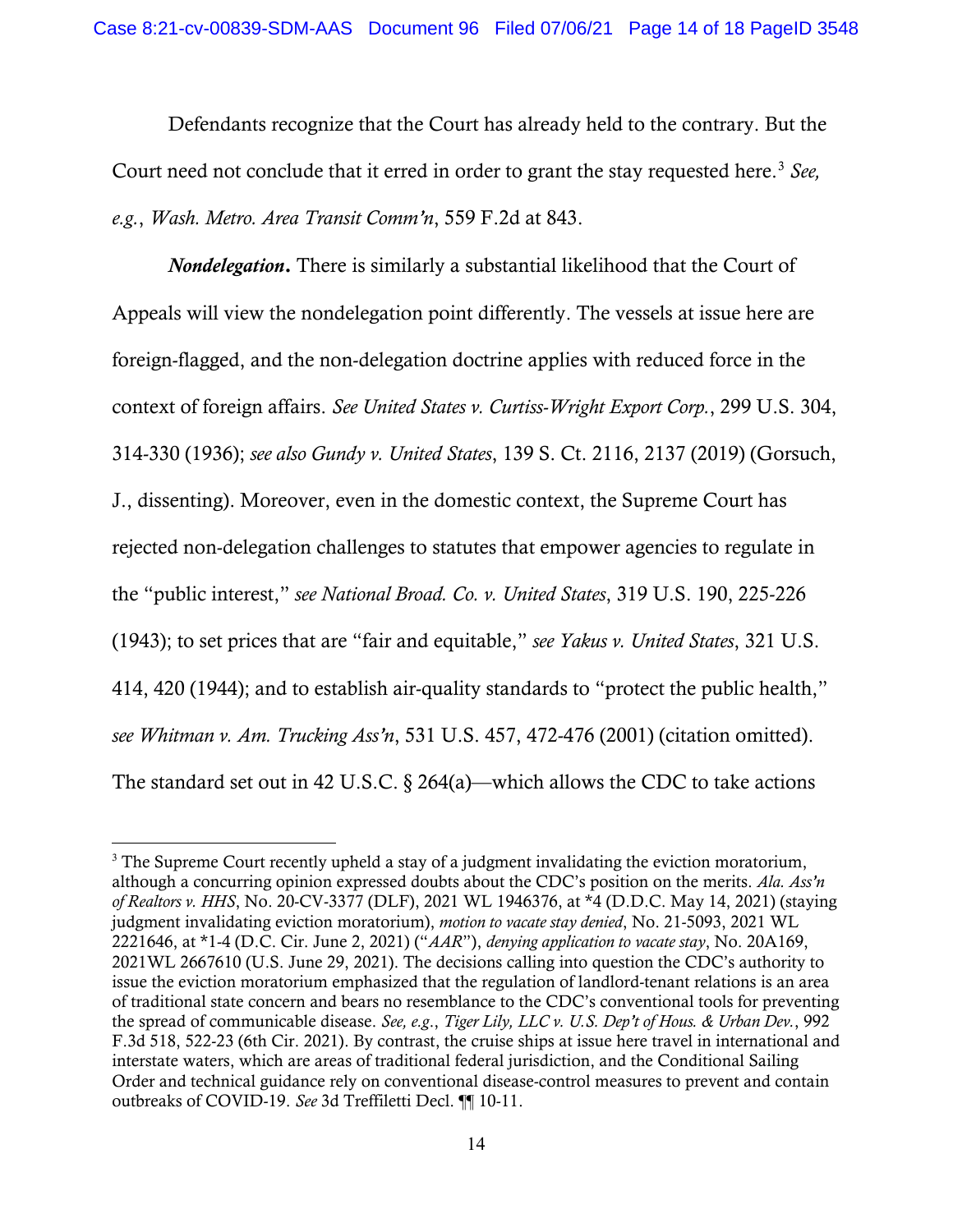"necessary to prevent the [international or interstate] introduction, transmission, or spread of communicable diseases"—is more specific than those standards. And in any event, Congress specifically considered and approved the Conditional Sailing Order and technical guidance when it enacted ATRA in May 2021. In addition, courts "are not supposed to read . . . tea leaves to predict where [the nondelegation doctrine] might end up." *Big Time Vapes, Inc. v. FDA*, 963 F.3d 436, 447 (5th Cir. 2020) (quotation omitted), *cert. denied*, 20-850, 2021 WL 2302098, (U.S. June 7, 2021).

*Arbitrary and Capricious*. There is likewise a significant possibility that the Eleventh Circuit will disagree with the Court's arbitrary and capricious analysis. First, while the Court determined that the CSO imposes impermissibly vague requirements on the cruise industry, the industry itself raised no such claim—which is no surprise because the technical guidance reflected twice-weekly input from industry representatives. *See* 1st Treffiletti Decl. ¶ 52; *see also* 2d Treffiletti Decl. ¶ 5 (ongoing consultations); 3d Treffiletti Decl. ¶¶ 22-23 (same). Nor has Florida ever raised this issue. *See* Compl. ¶¶ 55-61. In any event, it was eminently reasonable for the CDC to clarify any technical requirements in subsequent guidance, as Congress itself recognized in the ATRA. *See* ATRA § 2(a)(1)(B) (defining "covered cruise ship" as one that operates "in accordance with any restrictions or guidance of the [CDC] associated with [a Conditional Sailing] Certificate, including any such restrictions or guidance issued after the date of enactment of this Act").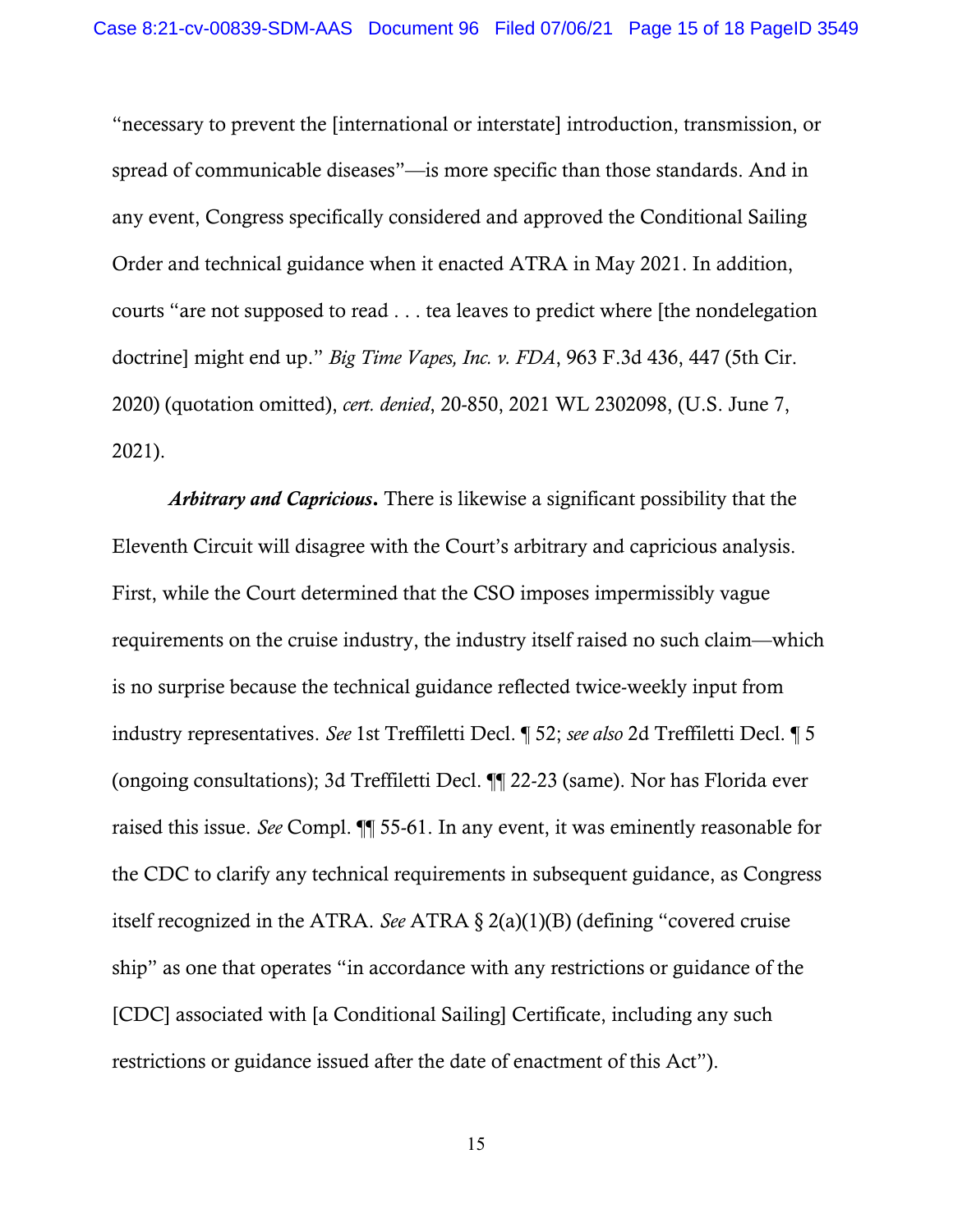Second, there is a significant possibility that the Eleventh Circuit will conclude that CDC's explanation that "[c]ruise ships by their very nature travel interstate and internationally and can move beyond the jurisdictional boundaries of any single state or local health authority," 85 Fed. Reg. at 70157, sufficiently considered the adequacy of state and local government COVID-19 control measures, *see* Op. at 99. This finding is not controversial—indeed, local Florida communities advocated for federal regulation in this area. *See* ECF No. 31-2, at 14, 18, 20 (Florida port authorities asking for federal regulation); *see also* 3d Treffiletti Decl. ¶¶ 8-9 (explaining lack of local authority and resources in this area). And not only has Florida failed to identify any state or local regulation it thinks adequate, but it has in fact impaired the cruise industry's ability to prevent and contain COVID-19 outbreaks by "blocking any business or government entity from requiring proof of COVID-19 vaccination." Press Release, *Governor Ron DeSantis Signs Landmark Legislation to Ban Vaccine Passports and Stem Government Overreach*, May 3, 2021. Accordingly, it is unlikely that Plaintiff will ultimately prevail on these issues.

*Notice and Comment*. Finally, there is a significant possibility that the Eleventh Circuit will disagree that the CSO was improperly issued without notice and comment, or that Florida was actually prejudiced by any procedural error. As the Court recognized, in light of the COVID-19 public health emergency, CDC "might have justifiably attempted to invoke the 'good cause' exception in the original no-sail order (and perhaps even in an extension)." Op. at 106. The CSO is a separate agency action from the prior orders. Given the quickly evolving nature of the pandemic,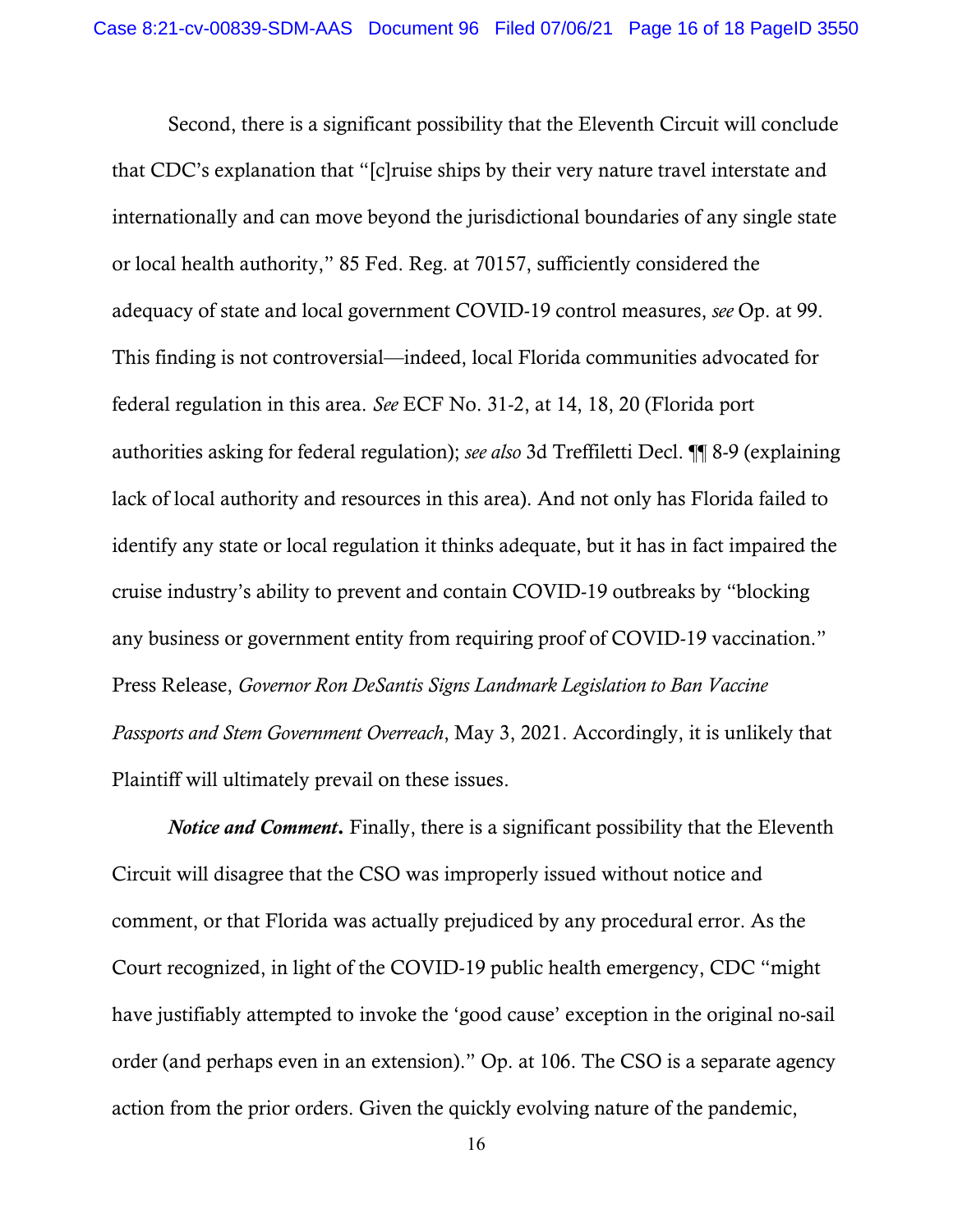much the same considerations support the CDC's invocation of the good-cause exception for the CSO, particularly given that it was not until January 2021—several months *after* the CSO was issued—that the pandemic reached its peak in the United States. In any event, the CSO reflects public input submitted in response to a July 2020 request for information, and for months after its issuance CDC worked closely with Florida, the cruise industry, and other stakeholders to incorporate their views in resuming cruises through implementing guidance. 1st Treffiletti Decl. ¶¶ 37, 54-55. Florida has made no effort to explain what the supposed errors were, how it was not heard by the CDC, or how a greater opportunity to comment would have led to different outcome or accelerated, rather than delayed, the resumption of passenger cruise operations.

### **CONCLUSION**

For the foregoing reasons, the Court should stay its injunction pending appeal.

#### Local Rule 3.01(g) Certification

Undersigned counsel conferred with counsel for the State of Florida by email on July 6, 2021. Plaintiff's counsel indicated that Plaintiff opposes this motion.

Dated: July 6, 2021 Respectfully submitted,

 BRIAN D. NETTER Deputy Assistant Attorney General

 ERIC BECKENHAUER Assistant Branch Director Federal Programs Branch, Civil Division

*s/ Amy E. Powell* AMY ELIZABETH POWELL